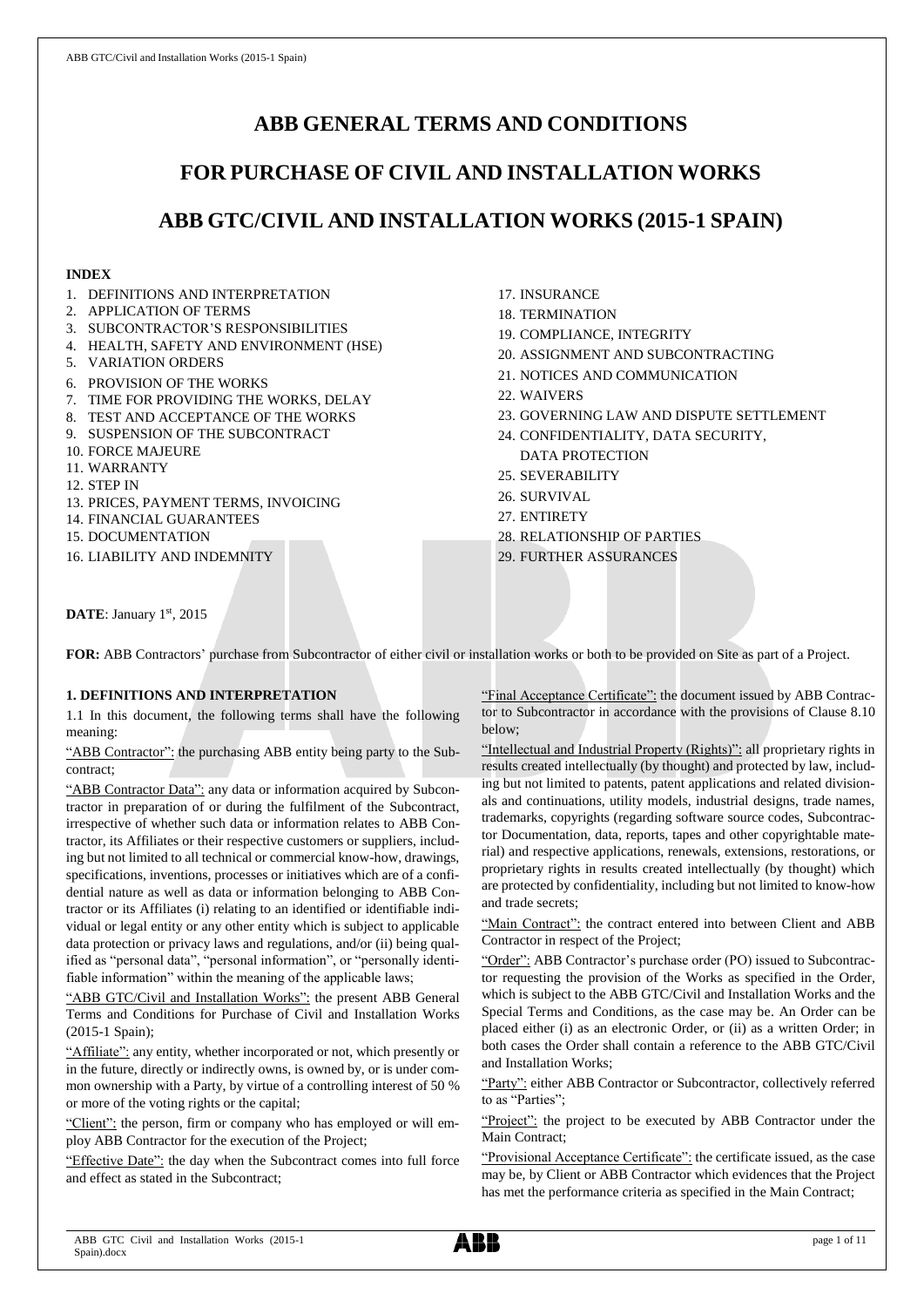"Schedule": the time for completion of the Works as specified in the Subcontract;

"Site": the location where Subcontractor shall provide the Works;

"Subcontract": a written contract, comprising of:

- Subcontract Execution Document,
- Special Terms and Conditions,
- ABB GTC/Civil and Installation Works,
- Annexes.

and/or the Order, which is accepted by Subcontractor (either expressly by written statement or impliedly by fulfilling the Subcontract in whole or in part);

"Subcontractor": the party of the Subcontract responsible for providing the Works;

"Subcontractor Documentation": any HSE manuals, user guides, drawings, calculations, technical data, logic diagrams, progress reports, quality confirmation certificates, and any such other documents as required under the Subcontract and/or applicable laws;

"Subcontractor Equipment": all tools and temporary on Site facilities required for providing the Works;

"Subcontract Price": the price to be paid by ABB Contractor to Subcontractor as specified in the Subcontract;

"Taking-Over Certificate": the document issued by ABB Contractor in accordance with Clause 8.8 below;

"Variation Order": a change to the Subcontract such as to alter the Schedule, and to amend, to omit, to add to, or otherwise to change the Works or any parts thereof;

"Works": the scope of work as specified in the Subcontract, including all labour, material, equipment and services and the Subcontractor Documentation.

1.2 Unless otherwise specified in the present ABB GTC/Civil and Installation Works or the Subcontract:

1.2.1 References to Clauses are to Clauses of the ABB GTC/Civil and Installation Works;

1.2.2 Headings to Clauses are for convenience only and do not affect the interpretation of the ABB GTC/Civil and Installation Works;

1.2.3 The use of the singular includes the plural and vice versa.

1.3 Capitalized terms used in the ABB GTC/Civil and Installation Works and the Subcontract shall have the meaning and shall be interpreted in the way described under Clause 1.1 above or as otherwise expressly defined in the ABB GTC/Civil and Installation Works, or the Subcontract.

# **2. APPLICATION OF TERMS**

2.1 The Subcontract, including the ABB GTC/Civil and Installation Works, shall be the exclusive terms and conditions upon which ABB Contractor is willing to deal with Subcontractor, and the terms of the Subcontract, including the ABB GTC/Civil and Installation Works, shall govern the contractual relationship between ABB Contractor and Subcontractor.

2.2 No terms or conditions endorsed upon, delivered with or contained in Subcontractor's quotations, acknowledgements or acceptances, specifications or similar documents will form part of the Subcontract, and Subcontractor waives any right which it otherwise might have to rely on such other terms or conditions.

2.3 Any amendment to the Subcontract or deviations from the provisions of the Subcontract shall have no effect unless expressly agreed in writing by the Parties.

### **3. SUBCONTRACTOR'S RESPONSIBILITIES**

3.1 Subcontractor shall provide the Works:

3.1.1 in accordance with the applicable laws and regulations, including but not limited to statutes, ordinances, permits or approvals (collectively, the "Applicable Laws") of any federal, state, local or other authority or labour union applicable to the Works, and shall keep ABB

Contractor indemnified against all penalties and liabilities of any kind for non-compliance with any such Applicable Laws. To the extent that such regulations are advisory rather than mandatory, the standard of compliance to be achieved by Subcontractor shall be in compliance with the generally accepted best practice of the relevant industry. The Schedule for the provision of the Works and the Subcontract Price shall be adjusted to take account of any increase or decrease in cost or delay resulting from a change in the Applicable Laws which materially affect Subcontractor in the performance of its obligations under the Subcontract, provided however that adjustments relevant to the provision of the Works are obtained by ABB Contractor from Client under the Main Contract:

3.1.2 in accordance with the quality standards stated under Clause 11.1 and further specified in the Subcontract;

3.1.3 free from defects and from any rights of third parties;

3.1.4 on the dates specified in the Schedule;

3.1.5 as per bill of quantities specified in the Subcontract;

3.1.6 in accordance with ABB Contractor's instructions which may be issued from time to time; and

3.1.7 by skilled, experienced and competent engineers, foremen and labour, hired in numbers necessary for the proper and timely provision of the Works.

3.2 Subcontractor shall not substitute or modify any of the Works or make any changes to the Works without ABB Contractor's prior written approval.

3.3 Subcontractor shall carry out and be responsible for the Works. If during the approval procedure ABB Contractor/Client requires any modifications of the submitted design in the frame of the completeness and functionality of the Works such modifications shall be deemed to be included in the Subcontract Price. Subcontractor shall prepare drawings, calculations, patterns, models, and other Subcontractor Documentation and information of a similar nature, in sufficient detail to satisfy all Applicable Laws and regulatory approvals and to provide ABB Contractor and Client and other persons concerned with sufficient information to install, maintain and otherwise use the completed Works.

3.4 Subcontractor shall satisfy itself as to all specifics of the Site and all other aspects of the Project insofar as they affect the Works or the execution of the Subcontract. Subcontractor shall also satisfy itself as to the means of access to the Site, the accommodation and telecommunication equipment which may be required, the extent and nature of work, which specific kind of labour, material, equipment and services are required and available for providing the Works and whether Subcontractor has reasonably considered all such aspects in the Subcontract Price, including but not limited to temporary power and water supply and sufficient storage area for which Subcontractor shall be responsible.

3.5 Subcontractor's failure to examine the Site or obtain all information required, shall not relieve Subcontractor neither from the responsibility of estimating properly the cost of providing the Works, nor from the responsibility for additional costs arising out of or in connection with such omission, nor from the responsibility for the performance of the Subcontract. Neither ABB Contractor nor Client assumes any responsibility whatsoever concerning the sufficiency or accuracy of such investigations, the records thereof, or of any interpretations set forth. Neither ABB Contractor nor Client offers any guarantee or warranty, either expressed or implied, that the conditions indicated by such investigations, or the records thereof, are representative of conditions existing throughout the Site. Subcontractor understands and expressly acknowledges that unforeseen developments may occur and that conditions different from those indicated may be encountered.

3.6 Subcontractor shall be deemed to have examined and taken into consideration all relevant conditions, risks, contingencies, legal requirements, necessary schedules, drawings and plans and all other circumstances which may influence or affect the provision of the Works

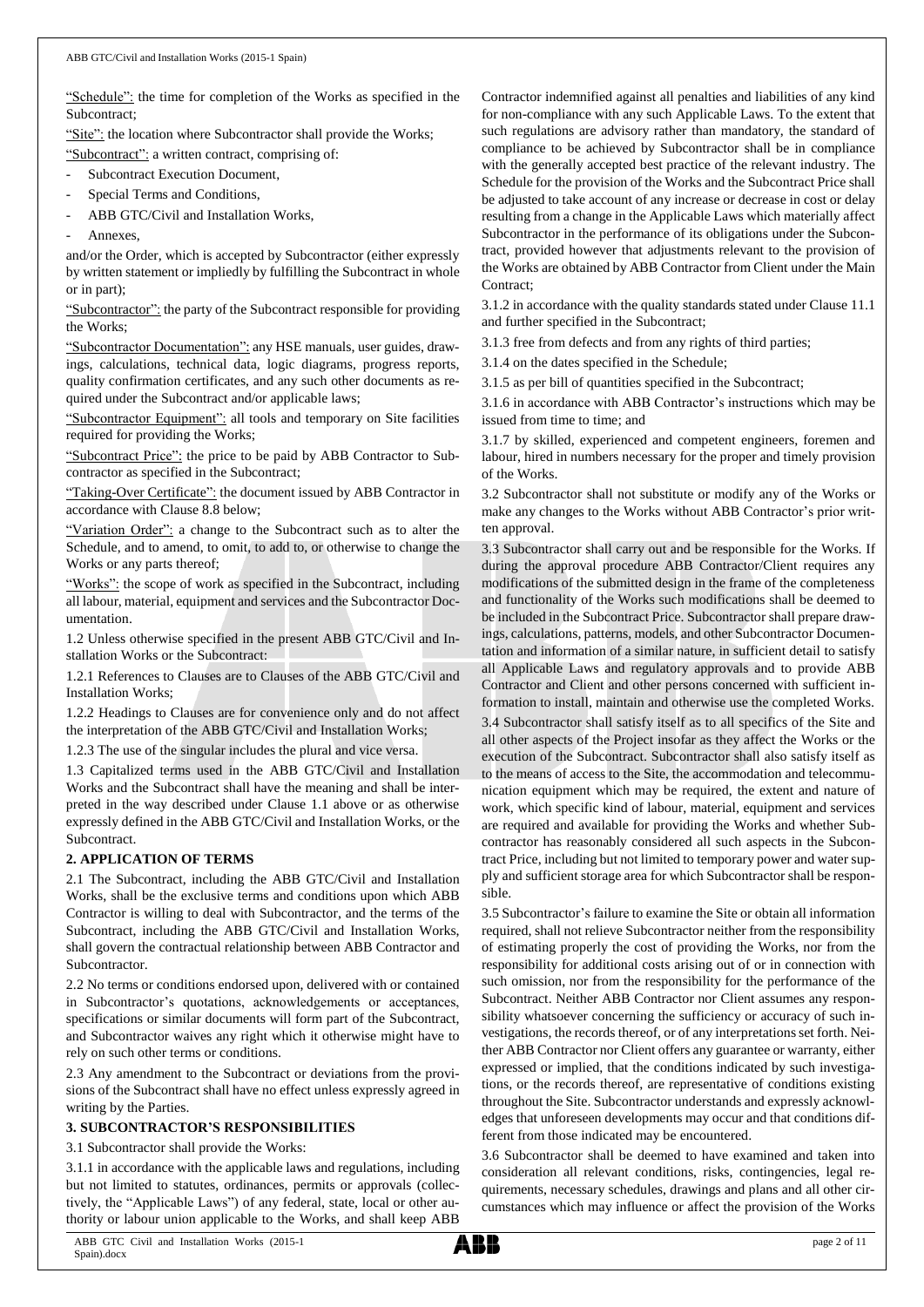or its obligations under the Subcontract, and to have obtained on its own responsibility all additional information and details which Subcontractor requires for the execution and completion of the Subcontract. ABB Contractor shall not be responsible for any costs or losses due to failure of Subcontractor to obtain such information.

3.7 Subcontractor shall give all notices and obtain and pay for all permits, visas, licences and fulfil all other requirements necessary for providing the Works.

3.8 Subcontractor shall hire and provide sufficient number of competent, experienced and/or certified personnel for the provision of the Works. Subcontractor shall hire competent representatives to supervise the provision of the Works at Site and shall give notice to ABB Contractor about the names of such representatives. Upon ABB Contractor's request Subcontractor shall remove forthwith from the Site any person who, in the opinion of ABB Contractor, misconducts or is incompetent or negligent. Any person so removed shall be replaced within fifteen (15) calendar days by a competent substitute. All costs relating to such removal shall be borne by Subcontractor.

3.9 Subcontractor shall have available all Subcontractor Equipment required for the provision of the Works. Such Subcontractor Equipment brought to Site for the purpose of executing the Works shall not be removed without ABB Contractor's prior written approval.

3.10 Subcontractor shall access the Site only with ABB Contractor's prior written approval. ABB Contractor shall grant Subcontractor access to the respective portions of the Site (as may be required in accordance with the Schedule) to enable Subcontractor to perform its obligations under the Subcontract.

3.11 Subcontractor shall pay and be responsible for the suitability and availability of access routes to the Site as well as for any special or temporary rights of way required by, for or in connection with access to the Site and performance of its obligations under the Subcontract. Subcontractor shall take precautions to keep all public or private roads or tracks clear of any spillage or droppings from its traffic. All such spillage or droppings which occur shall be cleared immediately at Subcontractor's risk and expense.

3.12 Subcontractor shall bear the risk of loss of or damages to the Works until issuance of the Provisional Acceptance Certificate or six (6) months from issuance of the Taking-Over Certificate whichever occurs first. Notwithstanding the foregoing, Subcontractor shall be responsible for any loss of or damages to the Works caused by Subcontractor after issuance of the Provisional Acceptance Certificate or six (6) months after Taking-Over Certificate whichever occurs first.

3.13 Subcontractor shall properly cover up and protect until issuance of the Taking-Over Certificate any section or portion of the Works which is exposed to loss or damage due to weather or other causes and shall take every reasonable precaution to protect such section or portion of the Works.

3.14 Subcontractor shall co-operate with ABB Contractor's request in scheduling and providing the Works to avoid conflict or interference with work provided by other contractors and third parties at Site.

3.15 If the provision of the Works depends on proper provision of equipment or execution of works by ABB Contractor, Client or third parties, Subcontractor shall, prior to proceeding with the affected part of the Subcontract, promptly report in writing to ABB Contractor any apparent discrepancies or defects in equipment or execution of work or material. Otherwise such equipment or execution of works shall be deemed to be accepted by Subcontractor.

3.16 Subcontractor shall be responsible for handling of materials and equipment supplied by ABB Contractor. This includes unloading and loading at the Site stores, store keeping and transportation within the Site. Subcontractor shall at its own expense provide store buildings and fence around the storage area and maintain a suitable store recording system. The stores shall be open at all times for inspection by ABB Contractor or Client. Upon arrival of materials and equipment on Site,

Subcontractor shall perform an inspection and any defects and deficiencies are to be recorded on the receipt. Unless such remarks on the receipts are noted, materials and equipment shall be deemed to have been received in good order and condition. From this moment such materials and equipment shall be deemed to be handed over and in the custody of Subcontractor. Any loss or damage shall be immediately reported to ABB Contractor. Subcontractor shall be responsible for the security measures at Site and shall bear the risk of loss or damage of anything brought to Site by Subcontractor, and all material and equipment unloaded by Subcontractor.

3.17 Upon ABB Contractor's request, Subcontractor shall remove without undue delay any material, equipment, scaffolding, debris etc. arising from the provision of the Works to avoid hindrance in access to the Works, routes, buildings or elsewhere.

3.18 Before issuance of the Taking-Over Certificate Subcontractor shall clean the Site to the satisfaction of ABB Contractor.

3.19 If any portion of the Works is covered or otherwise made inaccessible contrary to the request of ABB Contractor or to requirements of the Subcontract, such portion must, upon written request of ABB Contractor, be uncovered for ABB Contractor's inspection and thereafter be covered again, all at Subcontractor's cost. If any portion of the Works has been covered or otherwise made inaccessible which ABB Contractor has not specifically requested to inspect prior to being covered, ABB Contractor may request to inspect such Work and it shall be uncovered by Subcontractor. If such Work is found to be in accordance with the Subcontract, the reasonable direct cost of uncovering and covering shall, after issuance of a Variation Order, be for the account of ABB Contractor. If such Work is found not to be in accordance with the Subcontract, Subcontractor shall bear such costs.

3.20 Subcontractor shall be responsible for any activities performed by its employees in relation to the Subcontract, and in particular the following shall apply:

3.20.1 Subcontractor assumes full and exclusive responsibility for any accident or occupational disease occurred to its employees in relation to the performance of the Subcontract.

3.20.2 It is expressly agreed that the Subcontract does not imply any employment relationship between ABB Contractor and Subcontractor, or between ABB Contractor and Subcontractor's employees assigned to the execution of the Subcontract. ABB Contractor shall remain free of any direct or indirect responsibility or liability for labour, social security or taxes with respect to Subcontractor and its employees assigned to the performance of the Subcontract.

3.20.3 Subcontractor shall hire in its own name all employees required to perform effectively the Subcontract, who shall under no circumstances act as ABB Contractor's employees.

3.20.4 Subcontractorshall be solely and exclusively responsible for any claims and/or lawsuits filed by its employees and – unless caused by ABB Contractor's gross negligence or intentional act – hold ABB Contractor entirely safe and harmless from such claims and/or lawsuits. Subcontractor undertakes to voluntarily appear in court, recognizing its status as sole and exclusive employer, and to provide ABB Contractor with any and all requested documentation necessary to ensure proper legal defence of ABB Contractor in court.

3.20.5 ABB Contractor is authorized to make any payments due to Subcontractor's employees performing the Subcontract, in order to avoid lawsuits. Such payments may be made through withholding Subcontractor's credits, through offsetting or in any other way. Subcontractor shall provide any support requested by ABB Contractor with regard to such payments and indemnify ABB Contractor for any payments made.

## **4. HEALTH, SAFETY AND ENVIRONMENT (HSE)**

4.1 Subcontractor shall comply and ensure compliance by any of its employees and subcontractors with all applicable laws relating to HSE throughout the performance of the Subcontract.

4.2 Subcontractor shall comply with (i) ABB Contractor's HSE instructions for the Site and ABB's Code of Practice for Safe Working (as

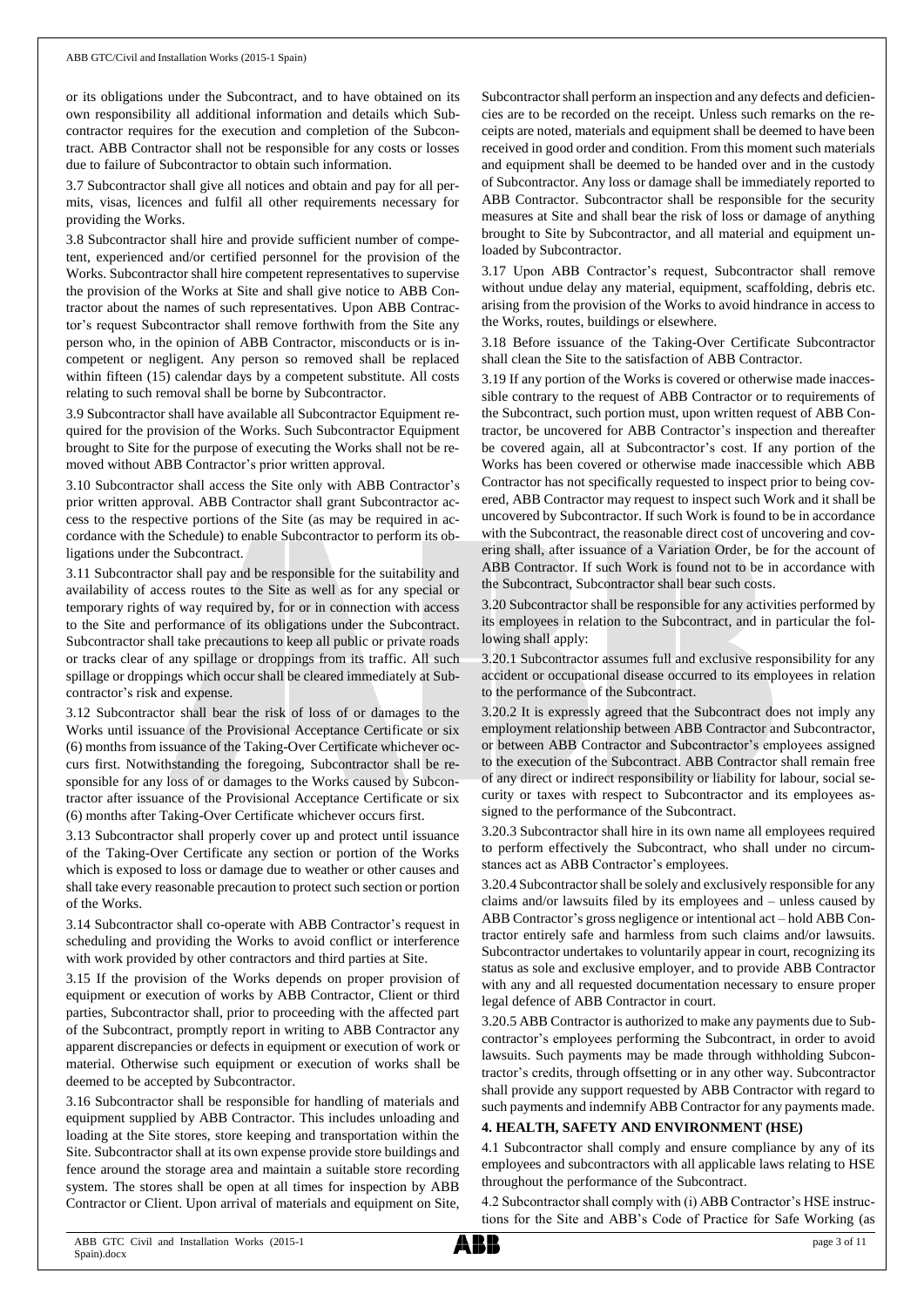referred to in the Special Terms and Conditions), (ii) Client's instructions concerning HSE at Site and (iii) applicable industry standards and good engineering practice.

4.3 Subcontractor shall allocate sufficient and qualified HSE resources to satisfy its obligations with regard to HSE. Resources allocation shall be reviewed periodically by Subcontractor and shared with ABB Contractor to ensure HSE requirements can be met. Subcontractor shall ensure that all its personnel, and its subcontractors' personnel, working on Site shall have received relevant training and induction before being allowed to work on Site. Subcontractor shall immediately remove from Site any person who, in ABB Contractor's opinion, fails to comply with the provisions of the relevant legislation, regulations and rules as appropriate or such other HSE legislation, which from time to time may be in force.

4.4 Subcontractor shall be solely responsible for the health and safety of all its employees and subcontractors at Site and shall immediately advise ABB Contractor and the relevant authority, if so required, of the occurrence of any accident, incident or near-miss on or about the Site or otherwise in connection with the provision of the Works. Within twenty four (24) hours after the occurrence of any such accident, incident or near-miss, Subcontractor shall furnish ABB Contractor with a written report, which shall be followed within fourteen (14) calendar days by a final report. Subcontractor shall also provide such a report to the appropriate authority when required. This procedure shall not relieve Subcontractor from the full responsibility to protect persons and property, and from its liability for damages.

4.5 Subcontractor shall hire only persons free from contagious diseases. Subcontractor shall, if requested by ABB Contractor, perform medical examination of its employees and provide ABB Contractor with the results of such examination, unless such provision would violate applicable laws.

4.6 Subcontractor shall maintain the whole area of its operations in a clean, tidy and safe condition and arrange all items necessary for providing the Works in an orderly manner. Any rubbish, waste material, debris, etc. generated from providing the Works shall be systematically cleared off the working areas and Subcontractor shall be responsible for disposing material in accordance with Applicable Laws. In addition, any such substance or material that could cause damage or harm to the environment shall be stored, transported, treated and removed to, at and from the Site in the most environmental friendly way possible and in accordance with Applicable Laws. Subcontractor shall also clear all its items constituting a fire hazard from Site. If Subcontractor fails to immediately comply with written instructions to clear materials, ABB Contractor shall clear such materials at Subcontractor's risk and expense.

4.7 Subcontractor shall notify ABB Contractor of all hazardous materials (as such term is defined in applicable laws or regulations) which are contained in the Works. Subcontractor shall furnish ABB Contractor with copies of all applicable material safety data sheets and provide any appropriate special handling instructions for the Works no later than ten (10) calendar days prior to the provision of the Works.

#### **5. VARIATION ORDERS**

5.1 ABB Contractor may issue, in the standard form provided in the Annexes, Variation Orders to Subcontractor to alter the Schedule, to amend, omit, add to, or otherwise change the Works or any parts thereof. Subcontractor shall carry out such Variation Orders only upon receipt of written Variation Order and continue to be bound by the provisions of the Subcontract. The value of each Variation Order shall then be added to or deducted from the Subcontract Price, as appropriate and specified in Clause 5.2. The Variation Order shall, as the case may be, express the amount of time by virtue of which the Schedule shall be shortened or extended.

5.2 Payments or credits for any variations covered by a Variation Order shall be calculated in accordance with the following order: (i) agreed unit price list as defined in the Subcontract, (ii) lump sum to be agreed

between ABB Contractor and Subcontractor, (iii) on a time and material basis or, (iv) if necessary, as a combination of these methods. If the agreed unit price list does not cover the subject matter of the Variation Order, an additional price shall be determined by ABB Contractor on the basis of prices in the list for similar goods, and added to the unit price list.

5.3 Variations requested by ABB Contractor in a reasonable time period shall not result in extension of time for performance of Subcontractor's obligations.

5.4 If Subcontractor believes that any order, request, act or omission of ABB Contractor involves or constitutes a change to the Subcontract, Subcontractor shall within five (5) calendar days of such order, request, act or omission forward a written proposal for a Variation Order in respect of such change to ABB Contractor. Subcontractor shall not be entitled to additional compensation in respect of costs and/or time incurred, unless ABB Contractor issues a Variation Order as a result of Subcontractor's proposal and Subcontractor complies strictly with the notice provisions of this Clause.

5.5 Subcontractor shall not postpone or delay the performance of a Variation Order on the grounds of dispute, or that it is subject to acceptance by Subcontractor, or agreeing to the value amount, and/or time extension to Schedule.

#### **6. PROVISION OF THE WORKS**

6.1 Subcontractor shall provide the Works and meet the Schedule both as specified in the Subcontract. Partial performance is not accepted unless confirmed or requested by ABB Contractor in writing.

6.2 Subcontractor shall submit for ABB Contractor's approval a detailed execution plan (including agreed milestones and activities with duration and planned resources as specified in the Subcontract) for the performance of the Subcontract and shall assist ABB Contractor with regard to the scheduling and planning process, and cooperate with ABB Contractor in all respects of the Subcontract scheduling and planning.

6.3 Unless requested otherwise, Subcontractor shall at least weekly in the form requested by ABB Contractor, report the status of the provision of the Works. The report shall provide a statement regarding the timely provision of the Works (including photos of the Works), bill of quantities managed during that month and bill of quantities to be managed during the next month, and steps proposed for expediting whenever required. The report shall also show the numbers and categories of workers assigned to defined activities as well as the numbers and categories of machinery and equipment at Site. Subcontractor shall anticipate that the Works may be interfered with or incidentally delayed from time to time due to concurrent performance of work by others. The report shall be provided to ABB Contractor within five (5) calendar days from the end of the month covered by the report. If the provision of the Works or any part thereof is behind the Schedule, Subcontractor shall submit in writing a recovery plan specifying its activities for reaching compliance with the Schedule. Upon ABB Contractor's request, Subcontractor shall provide ABB Contractor at any time with all information regarding the provision of the Works. ABB Contractor shall have the right to withhold payments under the Subcontract if Subcontractor fails to submit any of the reports.

6.4 Subcontractor must indicate latest at the time of acceptance of the Subcontract the customs tariff numbers of the country of consignment and the countries of origin for all Works. For controlled Works, the relevant national export control numbers must be indicated and, if the Works are subject to U.S. export regulations, the U.S. Export Control Classification Numbers (ECCN) or classification numbers of the International Traffic In Arms Regulations (ITAR) must be specified. Proofs of preferential origin as well as conformity declarations and marks of the country of consignment or destination are to be submitted without being requested; certificates of origin upon request.

## **7. TIME FOR PROVIDING THE WORKS, DELAY**

7.1 If Subcontractor does not comply with the Schedule, ABB Contractor reserves the right to instruct Subcontractor in writing to expedite its

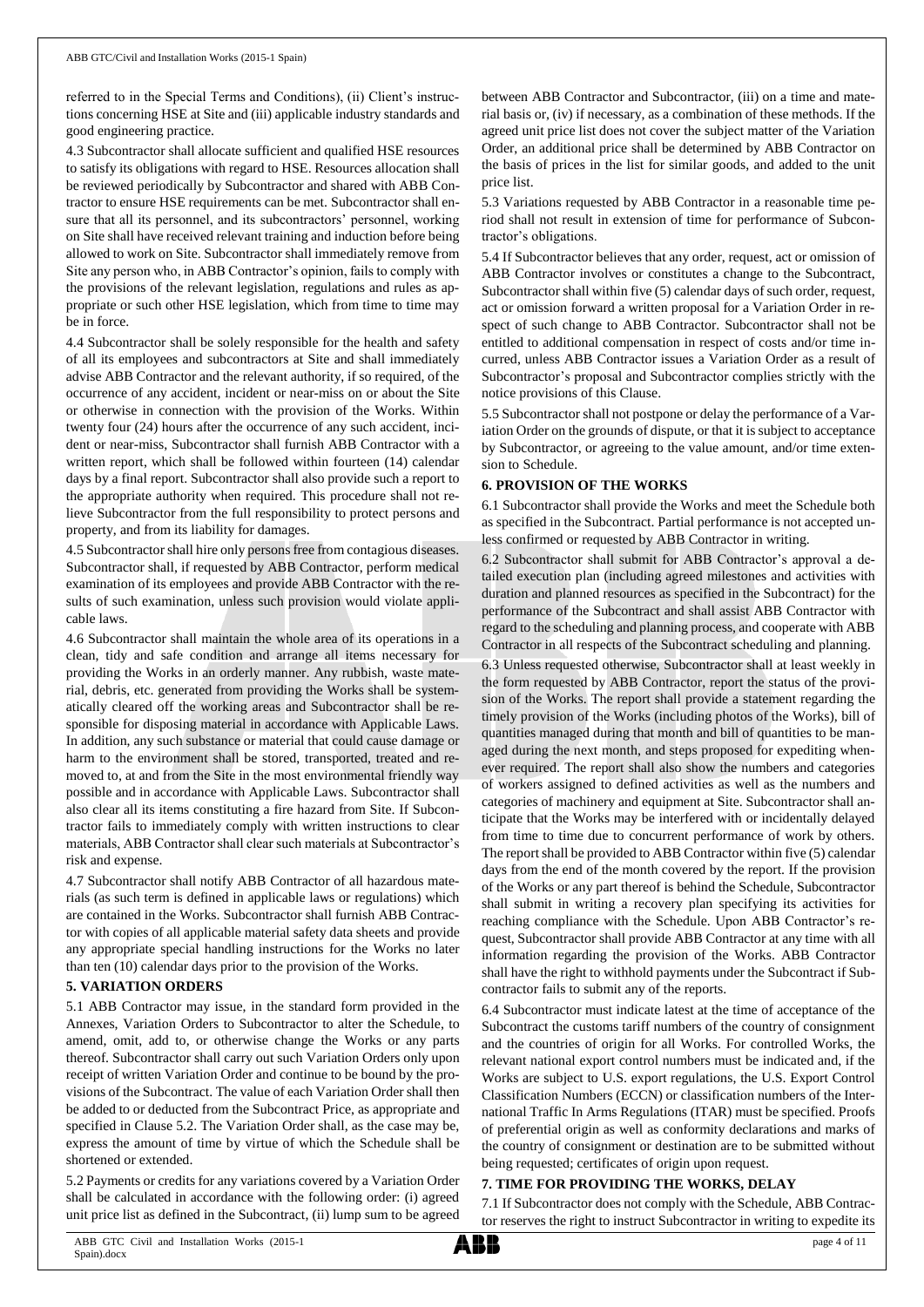performance under the Subcontract. Subcontractor shall take such measures (in accordance with ABB Contractor's instructions) as required for acceleration of progress so as to complete the provision of the Works, or the relevant part thereof, on time. Subcontractor shall not be entitled to any additional payment for taking such steps to accelerate the work to meet the Schedule. Subcontractor shall notify ABB Contractor in writing within twenty four (24) hours of the occurrence and cause of any delay and also to make every effort to minimise or mitigate the costs or the consequences of such delay.

7.2 If Subcontractor fails to provide the Works in accordance with the Schedule, Subcontractor shall pay liquidated damages to ABB Contractor for this default. The liquidated damages shall be payable at a rate specified in the Subcontract. Subcontractor shall pay the liquidated damages upon written demand or upon receipt of an invoice from ABB Contractor. The amount of liquidated damages may be deducted by ABB Contractor from any payments due or which may become due to Subcontractor, or from Subcontractor's financial guarantees, without prejudice to any other recovery method. The payment of such liquidated damages shall not relieve Subcontractor from any of its obligations and liabilities under the Subcontract.

7.3 If the delay in providing the Works is such that ABB Contractor is entitled to maximum liquidated damages and if the Works are still not provided, ABB Contractor may in writing demand provision of the Works within a final reasonable period which shall not be less than one week.

7.4 If Subcontractor does not provide the Works within such final period and this is not due to any circumstance for which ABB Contractor is responsible, then ABB Contractor reserves the right to:

7.4.1 terminate the Subcontract pursuant to Clause 18 (Termination);

7.4.2 refuse any subsequent provision of the Works which Subcontractor attempts to make;

7.4.3 recover from Subcontractor any costs or expenditure incurred by ABB Contractor in obtaining the Works in substitution from another Subcontractor;

7.4.4 claim in addition to liquidated damages under Clause 7 for any additional costs, losses or damages incurred whatsoever by ABB Contractor which are reasonably attributable to Subcontractor's failure to comply with the Subcontract.

7.5 ABB Contractor shall also have the right to terminate the Subcontract by notice in writing to the Subcontractor, if it is clear from the circumstances that there will occur a delay in providing the Works which under Clause 7 would entitle ABB Contractor to maximum liquidated damages.

#### **8. TEST AND ACCEPTANCE OF THE WORKS**

8.1 Subcontractor shall perform tests as required in the Special Terms and Conditions, and any other tests required to meet regulations, codes and standards or deemed necessary by ABB Contractor to verify that the Works comply with the Subcontract.

8.2 At any time prior to completion of the Works, ABB Contractor and/or Client's nominee shall have the right to (i) inspect the Works upon providing reasonable notice, and/or (ii) test the Works, or any parts or materials thereof, as required in the Special Terms and Conditions.

8.3 If the results of such inspection or test cause ABB Contractor to be of the opinion that the Works do not comply or are unlikely to comply with the Subcontract, ABB Contractor shall inform Subcontractor and Subcontractor shall immediately take such action as is necessary to ensure compliance with the Subcontract. In addition Subcontractor shall carry out such necessary additional inspection or testing at Subcontractor's own cost whereby ABB Contractor and Client shall be entitled to be present. ABB Contractor's costs (including Client's costs) of attending such additional inspection and testing of the Works shall be for Subcontractor's account.

8.4 Subcontractor shall prepare and transfer to ABB Contractor within fifteen (15) calendar days from the Effective Date of the Subcontract a detailed schedule of all tests, including a drawing showing the test arrangement for the test procedure stating all instruments, equipment to be used, and indicating the estimated dates for the tests. Subcontractor shall furnish all instruments, labour, material and assistance required for inspection and witness of testing of the Works.

8.5 Subcontractor shall inform with a minimum of four (4) weeks advance notice in writing ABB Contractor when the Works are ready for the agreed inspections and tests.

8.6 The costs of any tests shall be included in the Subcontract Price.

8.7 In the event the Works do not pass the tests, the Parties shall prepare and sign a protocol after the acceptance test indicating all relevant test results and the deficiencies and defects preventing ABB Contractor from issuing the Taking-Over Certificate. Subcontractor shall remedy the deficiencies and defects within the shortest time possible or by the date in ABB Contractor's Works defect notice.

8.8 ABB Contractor will issue a Taking-Over Certificate when the Site has been cleaned to the satisfaction of ABB Contractor, the Works have passed all applicable tests and Subcontractor has met all obligations under the Subcontract.

8.9 ABB Contractor in its sole discretion shall be entitled to issue the Taking-Over Certificate as a conditional acceptance, despite deficiencies and defects identified during the inspection and testing program. In such case the conditional character and the respective deficiencies and defects shall be expressly described in the Taking-Over Certificate, and Subcontractor shall remedy these deficiencies and defects within the shortest time possible, however not later than thirty (30) calendar days from the date of the (conditional) Taking-Over Certificate. ABB Contractor is entitled to withhold any outstanding payments until all these deficiencies and defects have been remedied. Should Subcontractor fail to remedy the same within the thirty (30) calendar days' time period, the issued (conditional) Taking-Over Certificate shall automatically be deemed to be null and void and ABB Contractor shall – without prejudice to any other rights or remedies it may have at law or under the Subcontract – be entitled (i) to treat the failure as a delay in completion, and (ii) to call any guarantees in its possession. The warranty period shall in no event commence under such (conditional) Taking-Over Certificate. After all defects and deficiencies have been remedied, the Taking-Over Certificate shall become effective.

8.10 ABB Contractor shall issue the Final Acceptance Certificate when all defects and deficiencies have been remedied, Subcontractor has met all obligations under the Subcontract and the warranty period has expired.

8.11 ABB Contractor in its sole discretion shall be entitled to issue the Final Acceptance Certificate as a conditional acceptance, despite deficiencies and defects identified during the inspection and testing program. In such case the conditional character and the respective deficiencies and defects shall be expressly described in the (conditional) Final Acceptance Certificate, and Subcontractor shall remedy these deficiencies and defects within the shortest time possible, however not later than thirty (30) calendar days from the date of the (conditional) Final Acceptance Certificate. ABB Contractor is entitled to withhold any outstanding payments until all these deficiencies and defects have been remedied. Should Subcontractor fail to remedy the same within the thirty (30) calendar days' time period, the issued (conditional) Final Acceptance Certificate shall automatically be deemed to be null and void and ABB Contractor shall – without prejudice to any other rights or remedies it may have at law or under the Subcontract – be entitled (i) to treat the failure as a delay in performance, (ii) to be compensated by Subcontractor for all costs, damages and losses incurred as a result of these deficiencies and defects, and (iii) to call any guarantees in its possession. After all defects and deficiencies have been remedied, the Final Acceptance Certificate shall become effective.

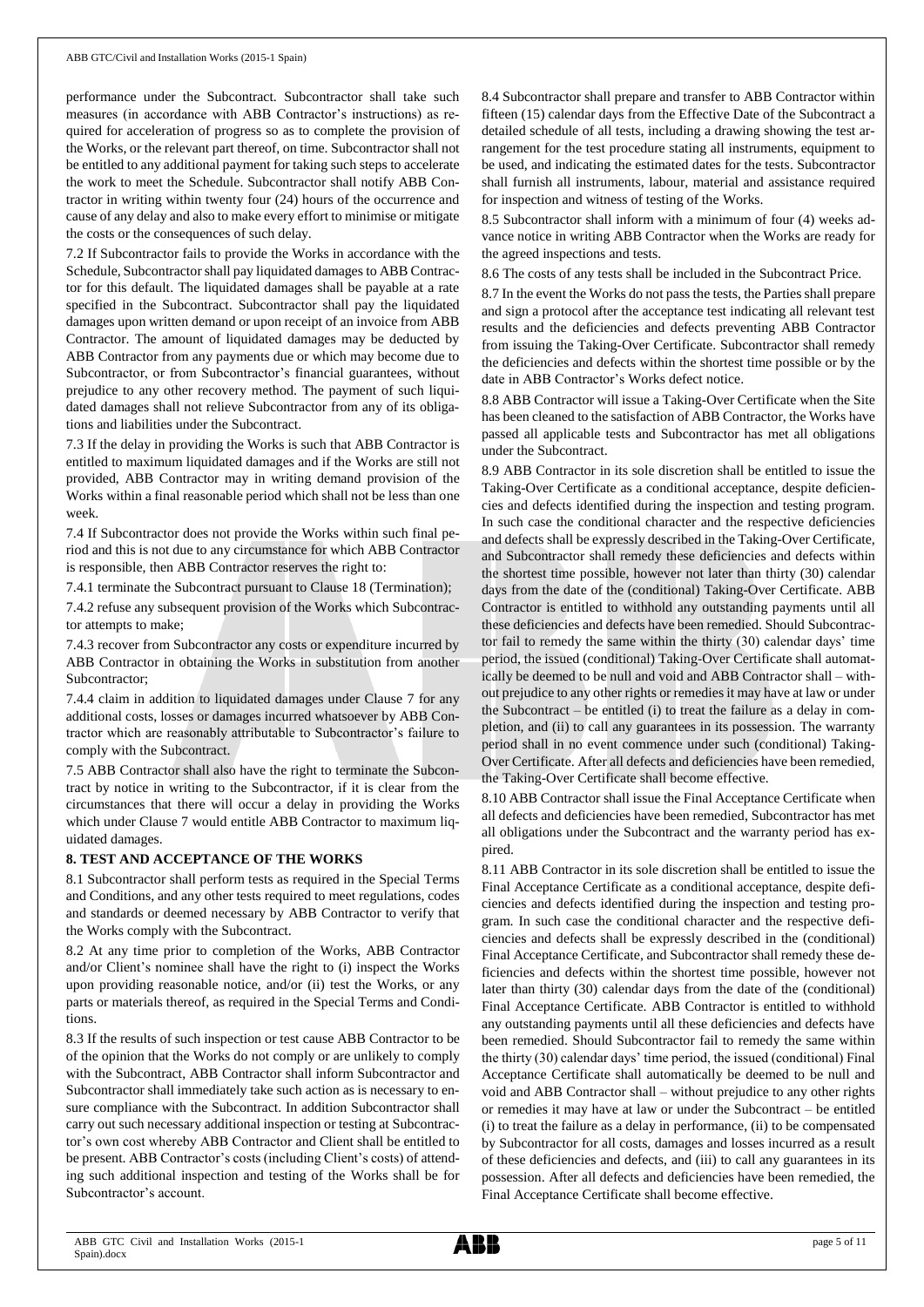8.12 No certificate, consent, approval or acceptance by ABB Contractor or its representatives other than the Final Acceptance Certificate duly signed by ABB Contractor's authorized representatives shall neither be deemed to constitute final approval and acceptance of the Works nor relieve Subcontractor from any of its obligations under the Subcontract.

8.13 Subcontractor shall have available and provide at its own expense sufficient equipment, workmen and services as required to obtain from ABB Contractor the Taking-Over Certificate and the Final Acceptance Certificate. Any extension of time requires written application of Subcontractor (including explanation of the reasons for not complying with the Schedule) and written approval of ABB Contractor.

8.14 ABB Contractor may under circumstances endangering the Works and/or the proper execution of the Subcontract, without any effect on the obligations of either Party under the Subcontract, take possession of any part of the Works at any time. Such possession shall not constitute acceptance of the Works and shall not relieve Subcontractor of any of its obligations and liabilities under the Subcontract.

8.15 Notwithstanding any approval, inspection, test or test sampling by ABB Contractor, Subcontractor shall remain fully responsible for the Works compliance with the Subcontract. This applies whether or not ABB Contractor has exercised its right of approval, inspection, testing and/or test sampling and shall not limit Subcontractor's obligations under the Subcontract. For the avoidance of doubt, approval, inspection, testing or test sampling of Works by ABB Contractor shall in no event exempt Subcontractor from or limit Subcontractor's warranties or liability in any way.

## **9. SUSPENSION OF THE SUBCONTRACT**

9.1 ABB Contractor shall have the right to suspend performance of the Subcontract at any time for convenience for a period of 90 calendar days in the aggregate without any compensation to Subcontractor. In case the suspension extends beyond 90 calendar days, Subcontractor shall be compensated by ABB Contractor for the direct and reasonable incurred costs of such suspension, such as cost of protection, storage and insurance. The agreed time for performance of the Subcontract or the concerned part thereof shall be extended by the time period of the suspension.

9.2 If the suspension of the Subcontract is caused or requested by Client, Subcontractor shall be entitled only to a compensation as specified in the Subcontract and to the extent paid by Client.

9.3 Subcontractor shall suspend the performance of the Subcontract or any part thereof, including postponing the provision of the Works, for such times and in such manner as ABB Contractor considers necessary (i) for proper HSE or execution of the Subcontract, or (ii) due to any default by Subcontractor, in which case Subcontractor shall bear all costs and be liable for the delay arising from such suspension.

9.4 During any suspension Subcontractor shall properly protect, insure and secure the Works.

9.5 Subcontractor is obliged to make every effort to minimise the consequences of any suspension.

9.6 Subcontractor shall have no right to suspend performance of the Subcontract.

# **10. FORCE MAJEURE**

10.1 Neither Party shall be liable for any delay in performing or for failure to perform its obligations under the Subcontract if the delay or failure results from an event of "Force Majeure", provided that the affected Party serves notice to the other Party within five (5) calendar days from occurrence of the respective event of Force Majeure.

10.2 "Force Majeure" means the occurrence of any of the following events, provided that they are unforeseeable and beyond the control of the Party affected that results in the failure or delay by such Party of some performance under the Subcontract, in full or part: flood, earthquake, volcanic eruption, war (whether declared or not), or terrorism.

10.3 The delayed Party will provide continuous updates on status and efforts to resolve the delay, and will ultimately be entitled to an extension of time only, and no monetary compensation for the delay. Each Party shall use its reasonable endeavours to minimise the effects of any event of Force Majeure.

10.4 If an event of Force Majeure occurs which exceeds twelve (12) months either Party shall have the right to terminate the Subcontract forthwith by written notice to the other Party without liability to the other Party.

# **11. WARRANTY**

11.1 Subcontractor warrants that:

11.1.1 the Works comply with the Subcontract, including but not limited to the specifications as stipulated in the Subcontract, and with good engineering practices, and that they retain the functionality and performance as expected by Client, and remain free from rights of third parties, including Intellectual and Industrial Property Rights;

11.1.2 the Works are fit for the particular purpose of the Project, whether expressly or impliedly made known to Subcontractor in the Subcontract;

11.1.3 the Works are free and remain free from defects during the warranty period; and

11.1.4 the Works comply with Clauses 3.1.1 and 19 (Compliance, Integrity).

11.2 The warranty period shall be thirty six (36) months from the date ABB Contractor has obtained the Provisional Acceptance Certificate. If Provisional Acceptance Certificate cannot be achieved through no fault of Subcontractor, the warranty period shall be forty eight (48) months from the date of issuance of Taking-Over Certificate for the respective Works, and in the absence of such Taking-Over Certificate, the warranty period shall be forty eight (48) months from completion of the Works, which shall be achieved when the Works have been completed in accordance with the Subcontract, except for any outstanding work which is not attributable to Subcontractor's failure. Notwithstanding the foregoing, if the applicable law foresees a longer warranty period for the structural portion of the Works, such longer warranty period shall apply.

11.3 In the event of a breach of warranty, the entire warranty period of Clause 11.2 shall be restarted upon Client's and/or ABB Contractor's written confirmation that the Works are no longer defective. In all other cases the warranty period shall be extended by a time period which is equal to the time period from ABB Contractor's notice of breach of warranty to Subcontractor until ABB Contractor notifies Subcontractor in writing that the breach has been successfully remedied. For all other parts of the Works which cannot be used for the purposes of the Project as a result of a defect or damage, the same warranty extension shall apply.

11.4 Subcontractor shall, during a period of three (3) years after expiry of the warranty period, remain responsible for and shall remedy any defects in the Works which have not been detected by inspections or tests carried out and did not otherwise become obvious before the expiry of the warranty period, but are the result of non-compliance of the Works with the Subcontract prior to the expiry of the warranty period (hidden/latent defects).

11.5 Subcontractor assigns, transfers and conveys to ABB Contractor all of its rights, title and interests under any and all warranties with respect to the Works.

11.6 In case of non-compliance with the warranty provided under this Clause 11, ABB Contractor shall be entitled to enforce one or more of the following remedies at Subcontractor's own expense and risk:

11.6.1 to give Subcontractor the opportunity to carry out any additional work necessary to ensure that the terms and conditions of the Subcontract are fulfilled within twenty (20) calendar days from ABB Contractor's notice. If not otherwise agreed in writing by the Parties, such remedial work requires acceptance by ABB Contractor;

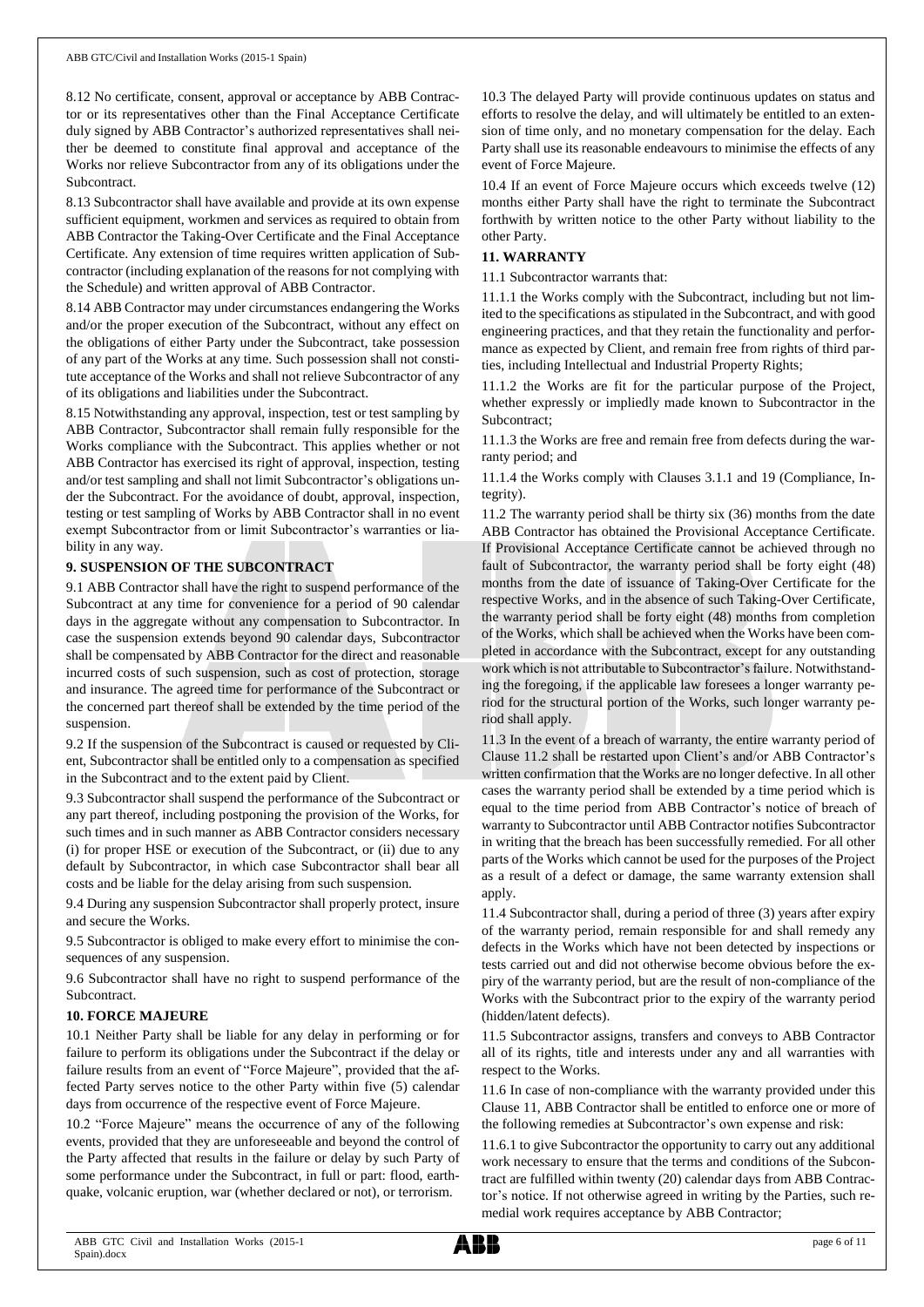11.6.2 to carry out (or to instruct a third party to carry out) any additional work necessary to make the Works comply with the Subcontract; 11.6.3 to obtain from Subcontractor prompt repair or replacement of the non-compliant Works by other Works conforming with the Subcontract, or to obtain such personnel in such numbers necessary for the proper and timely execution and completion of the Works. Any and all costs, including but not limited to costs of transportation to Site, disassembly, cleaning, upgrade, assembly, installation, testing, inspection, insurance, completion, and acceptance, which are connected with correcting defects or damages shall be to Subcontractor's account. This covers the time period until issuance of the Final Acceptance Certificate;

11.6.4 to refuse to accept any further provision of the Works, but without exemption from Subcontractor's liability for the defective Works for which ABB Contractor shall be entitled to a price reduction, instead of requiring their correction, replacement or removal. A Variation Order will be issued to reflect an equitable reduction in the Subcontract Price. Such adjustments shall be effected whether or not final payment has been made;

11.6.5 to claim such costs and damages as may have been sustained by ABB Contractor as a result of Subcontractor's breach or failure;

11.6.6 to terminate the Subcontract in accordance with Clause 18.1.

11.7 The rights and remedies available to ABB Contractor and contained in the Subcontract are cumulative and are not exclusive of any rights or remedies available under warranty, at law or in equity.

## **12. STEP IN**

If Subcontractor (a) fails to provide the Works or any part thereof in accordance with the Schedule or (b) fails to provide the Works in accordance with any requirements as provided in the Subcontract and, within seven (7) calendar days after receipt of written notice from ABB Contractor, Subcontractor fails to take satisfactory actions (acceptable to ABB Contractor) to commence correction of such default or neglect with diligence and promptness, ABB Contractor may, without prejudice to any other remedy or rights ABB Contractor may have, take the Works (or relevant part thereof) out of the hands of Subcontractor and employ other subcontractors to complete the Works (or relevant part thereof) or complete it by using its own resources. Any such work shall be performed at Subcontractor's risk and expense. ABB Contractor shall have the right to take possession at Subcontractor's premises of any uncompleted part of the Works and use all drawings, technical information related to the Works, materials, equipment and other property provided (or to be provided) or used by Subcontractor and use it as ABB Contractor deems fit in order to complete the Works. If the cost to ABB Contractor for so completing the Works shall exceed the amount which would have been due to Subcontractor if the Works had been completed by him, Subcontractor shall pay the amount of such excess to ABB Contractor or it will be deducted from any money due or money that will become due to Subcontractor or from any of Subcontractor's guarantees.

#### **13. PRICES, PAYMENT TERMS, INVOICING**

13.1 The Subcontract Price shall be deemed to cover the fulfilment by Subcontractor of all its obligations under the Subcontract and include the costs of the Works specified and the costs for everything, including but not limited to supervision, fees, taxes, duties, transportation, profit, overhead, licences, permits, and travel, whether indicated or described or not, which is necessary for the provision of the Works.

13.2 The prices stipulated in the Subcontract are fixed unless otherwise provided in a Variation Order.

13.3 The payment terms and the applicable procedures shall be specified in the Subcontract.

13.4 Subcontractor shall submit invoices complying with Subcontractor's and ABB Contractor's applicable local mandatory law, generally accepted accounting principles and ABB Contractor requirements set forth in the Subcontract, which shall contain the following minimum information: Subcontractor name, address and reference person including contact details (telephone, e-mail etc.); invoice date; invoice number; Order number (same as stated in the Order); Subcontractor number (same as stated in the Order); address of ABB Contractor; quantity; specification of Works supplied; price (total amount invoiced); currency; tax or VAT amount; tax or VAT number; Authorized Economic Operator and/or Approved Exporter Authorization number and/or other customs identification number, if applicable.

13.5 Invoices shall be accompanied by interim release of liens or privileges and shall be issued to ABB Contractor as stated in the Subcontract. Invoices shall be sent to the invoice address specified in the Subcontract. The submission of an invoice shall be deemed to be a confirmation by Subcontractor that it has no additional claims, except as may already have been submitted in writing, for anything that has occurred up to and including the last day of the period covered by such invoice.

13.6 Subcontractor shall make payment in due time for all equipment and labour used in, or in connection with, the performance of the Subcontract in order to avoid the imposition of any lien or privilege against any portion of the Works and/or the Project. In the event of the imposition of any such lien or privilege by any person who has supplied any such equipment or labour, or by any other person claiming by, through or under Subcontractor, Subcontractor shall, at its own expense, promptly take any and all action as may be necessary to cause such lien or privilege to be released or discharged. Subcontractor shall furnish satisfactory evidence, when requested by ABB Contractor, to verify compliance with the above. In the alternative, ABB Contractor may pay to release the lien and withhold such amounts from Subcontractor.

13.7 ABB Contractor shall have the right to withhold the whole or part of any payment to Subcontractor which, in the opinion of ABB Contractor, is necessary for protection of ABB Contractor from loss on account of claims against Subcontractor, or failure by Subcontractor to make due payments to its sub-suppliers or employees, or not having paid taxes, dues and social insurance contributions. ABB Contractor reserves the right to set off such amount owed to Subcontractor, or withhold payment for Works not provided in accordance with the Subcontract. However, Subcontractor shall not be entitled to set off any amounts owed by ABB Contractor to Subcontractor, unless prior approval has been granted by ABB Contractor in writing.

13.8 Unless otherwise agreed in writing (or instructed by ABB Contractor in writing), Subcontractorshall carry on and maintain the timely provision of the Works during arbitration and any dispute or disagreement with ABB Contractor, including, without limitation, a dispute or disagreement about ABB Contractor's withholding of payments otherwise due to Subcontractor.

# **14. FINANCIAL GUARANTEES**

14.1 Subcontractor shall submit financial guarantees as required in the Special Terms and Conditions, within fifteen (15) calendar days from Effective Date of the Subcontract. The guarantees shall be issued by reputable banks accepted by ABB Contractor. The guarantees shall be unconditional, irrevocable and payable on first demand. Subcontractor's failure to provide such financial guarantees shall entitle ABB Contractor to claim compensation for costs and damages as may have been sustained by ABB Contractor as a result of Subcontractor's failure to provide such financial guarantees, without prejudice to any other rights ABB Contractor may have under the Subcontract. ABB Contractor may seek additional security from Subcontractor, such as a parent company or bank guarantee, in a form as provided in the Annexes.

14.2 The financial guarantees shall remain valid until issuance of the Final Acceptance Certificate by ABB Contractor. However, in case an advance payment guarantee is submitted, such guarantee shall remain valid until issuance of the Taking-Over Certificate.

14.3 In the event the Parties agree on increased prices, the financial guarantee shall be increased proportionally within twenty (20) calendar days from ABB Contractor's written confirmation of the increase of the respective prices, or otherwise the equivalent amount shall be deducted

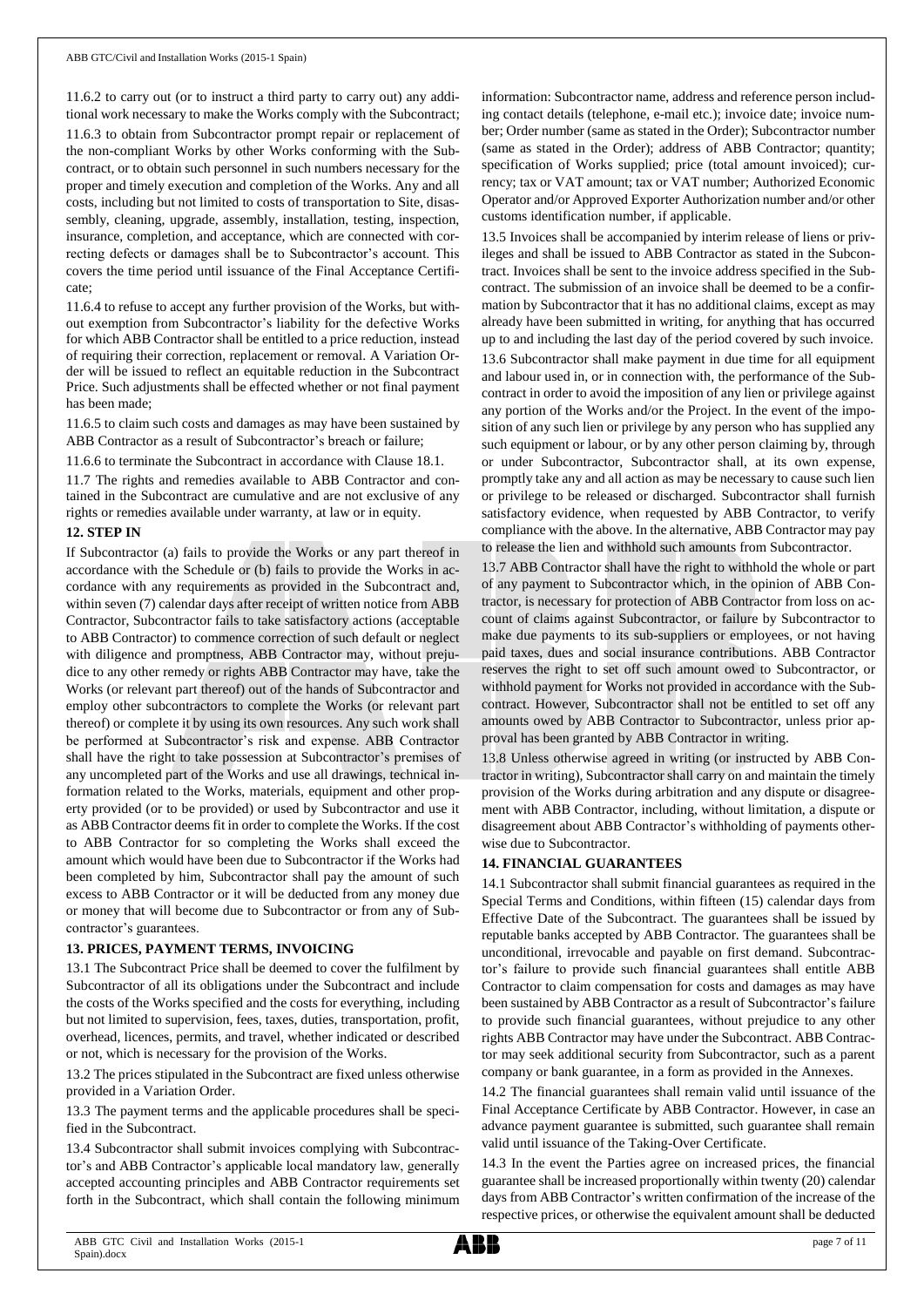from each invoice and become reimbursable upon issuance of the Final Acceptance Certificate.

14.4 All costs related to financial guarantees shall be for the account of Subcontractor.

## **15. DOCUMENTATION**

15.1 Subcontractor shall at its expense:

15.1.1 submit, as part of the Works, the Subcontractor Documentation. Delay in submitting the Subcontractor Documentation is regarded a delay in providing the Works and the consequences are as set out in Clause 7 (Time for Providing the Works, Delay);

15.1.2 prepare translation into English and/or any other language if so required by ABB Contractor;

15.1.3 immediately upon receipt of Client's and/or ABB Contractor's technical specification, carefully check such specifications and Subcontractor shall promptly notify ABB Contractor of any errors, omissions or discrepancies found in such specifications. ABB Contractor shall not bear any costs or liability in relation to any errors, omissions or discrepancies which Subcontractor ought to have found during its check;

15.1.4 provide ABB Contractor with updated copies of the drawings ("as-built") and specifications showing all changes and modifications made during the execution of the Subcontract;

15.1.5 prior to (and as a condition for) issuance of the Taking-Over Certificate or, if earlier, at the dates set out in the Subcontract, furnish to ABB Contractor one set of drawings showing all changes during the provision of the Works.

15.2 Where certificates are required, such certificates shall be submitted by and at the expense of Subcontractor. Such submittal shall be made in accordance with ABB Contractor's instructions. Certificates shall be subject to review and approval by ABB Contractor, and Subcontractor shall not provide the Works represented by such certificates without such review and approval. Certificates shall clearly identify the Works being certified and shall include but not be limited to the following information: Subcontractor's name, name of the item, manufacturer's name, and reference to the appropriate drawing, technical specification section and paragraph number, all as applicable.

15.3 All Subcontractor Documentation is subject to the provisions above as well as the review and approval by ABB Contractor.

15.4 Subcontractor shall not be entitled to any compensation for Works provided prior to such approval to the extent that Works have to be modified in the result of comments from ABB Contractor.

15.5 ABB Contractor shall approve or comment on Subcontractor Documentation within the number of days after receipt specified in the Subcontract, provided that the Subcontractor Documentation is in a status that enables ABB Contractor to decide if the submitted Subcontractor Documentation is to be approved or revised.

15.6 Subcontractor Documentation commented upon by ABB Contractor shall be corrected and resubmitted for approval within seven (7) calendar days from the date of receipt of the comments by Subcontractor.

15.7 Reviews and approvals by ABB Contractor do not constitute formal and final acceptance of the details, general design, calculations, analyses, test methods, certificates, materials or other concerned items of the Works and do not relieve Subcontractor from full compliance with its contractual obligations. Final acceptance of the Works is exclusively subject to issuance of Final Acceptance Certificate.

15.8 Any drawings and documents provided by ABB Contractor to Subcontractor shall remain the exclusive property of ABB Contractor and may not be used by Subcontractor for any other purpose than performing the Subcontract. Such drawings and documents must not be copied, reproduced or transmitted in whole or in part to any third party without the prior written consent of ABB Contractor. All drawings and documents provided by ABB Contractor to Subcontractor shall be returned to ABB Contractor upon ABB Contractor's request.

15.9 Subcontractor shall keep all Subcontractor Documentation at least for ten (10) years after issuance of the Taking-Over Certificate or any such longer time required by applicable law.

# **16. LIABILITY AND INDEMNITY**

16.1 Subcontractor shall indemnify ABB Contractor and Client against all liabilities, losses, damages, injuries, cost, actions, suits, claims, demands, charges or expenses whatsoever arising in connection with death or injury suffered by persons employed by Subcontractor or any of its sub-suppliers.

16.2 Without prejudice to applicable mandatory law or unless otherwise agreed between the Parties, Subcontractor shall compensate/indemnify ABB Contractor and Client for all liabilities, losses, damages, injuries, cost, actions, suits, claims, demands, charges or expenses whatsoever arising out of or in connection with the performance of the Subcontract and/or the Works (i) for Subcontractor's breaches of the Subcontract, and (ii) for any claim made by a third party (including employees of Subcontractor) against ABB Contractor in connection with the Works and to the extent that the respective liability, loss, damage, injury, cost or expense was caused by or arises from acts or omissions of Subcontractor and/or from the Works.

16.3 In the event of infringements of third party Intellectual and Industrial Property Rights caused by or related to the Works:

16.3.1 Subcontractor shall reimburse ABB Contractor and Client for any liabilities, losses, damages, injuries, costs and expenses (including without limitation to any direct, indirect, or consequential losses, loss of profit and loss of reputation, and all interest, penalties and legal and other professional costs and expenses) arising out of such infringement. This obligation does not limit any further compensation rights of ABB Contractor or Client;

16.3.2 Without prejudice to ABB Contractor's right under the Subcontract, Subcontractor shall, upon notification from ABB Contractor, at Subcontractor's cost (i) procure for ABB Contractor the right to continue using the Works; (ii) modify the Works so that they cease to be infringing; or (iii) replace the Works by non-infringing Works.

16.4 Subcontractor shall be responsible for the acts, omissions, defaults, negligence or obligations of any of its sub-suppliers, its agents, servants or workmen as fully as if they were the acts, omissions, defaults, negligence or obligations of Subcontractor.

16.5 ABB Contractor reserves the right to set off any indemnity/liability claims under the Subcontract against any amounts owed to Subcontractor.

16.6 For any indemnity obligations, Subcontractor shall defend ABB Contractor and/or Client at its cost against any third party claims upon ABB Contractor's request.

# **17. INSURANCE**

17.1 Until issuance of the Final Acceptance Certificate and as required in the Special Terms and Conditions, Subcontractor shall maintain at its expense with reputable and financially sound insurers acceptable to ABB Contractor the following type of insurances: public liability insurance, statutory worker's compensation/employer's liability insurance.

17.2 All insurance policies shall be endorsed to include ABB Contractor as additional insured and provide a waiver of insurer's right of subrogation in favour of ABB Contractor. All insurance policies and waivers of recourse shall, upon request by ABB Contractor, be extended to also similarly apply to Client. Subcontractor shall no later than Effective Date provide to ABB Contractor certificates of insurance covering such policies as well as confirmation that premiums have been paid. Subcontractor shall also provide upon ABB Contractor's request copies of such insurance policies.

17.3 In case of loss and damage related to the covers in Clause 17, any and all deductibles shall be for Subcontractor's account.

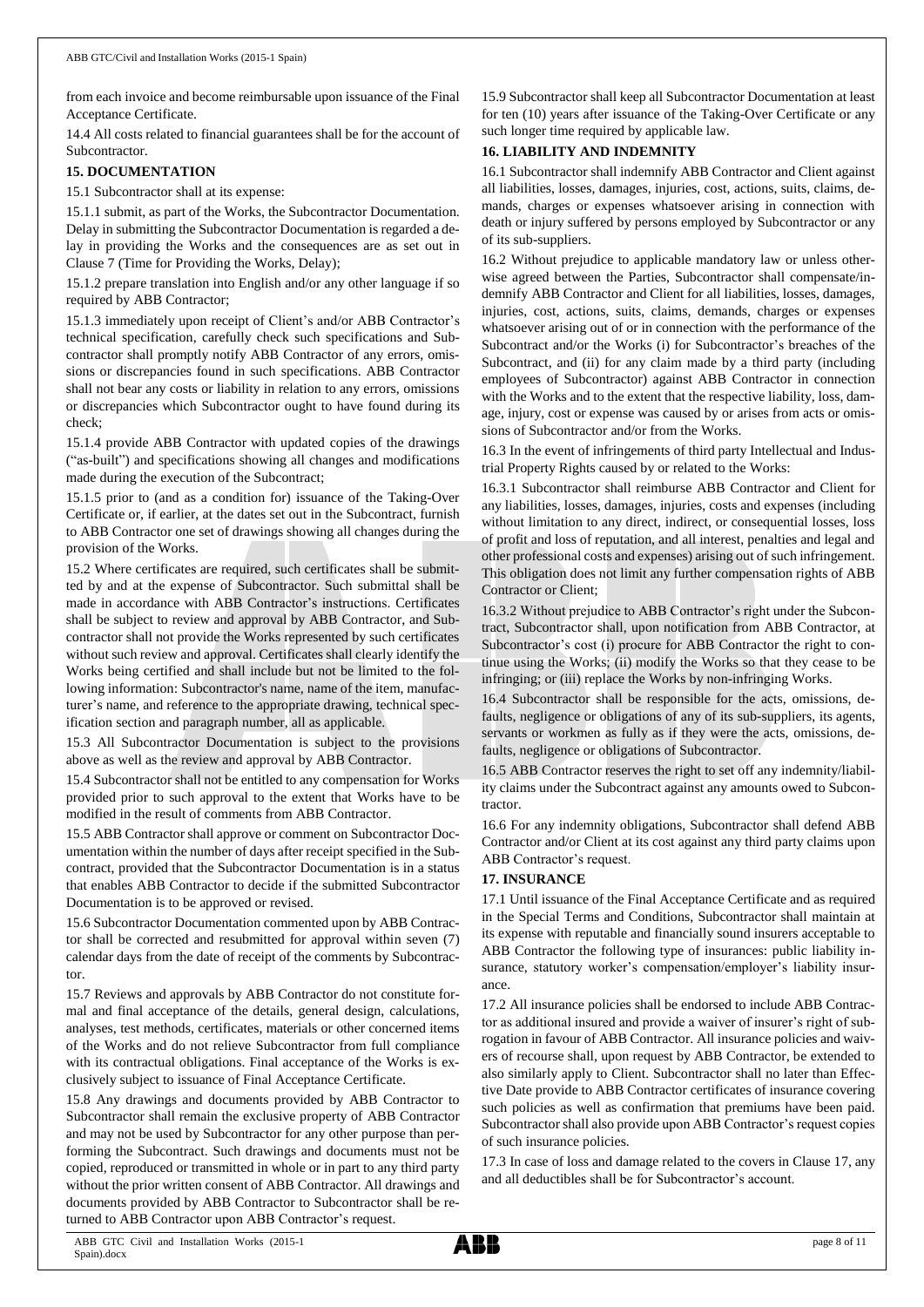17.4 Subcontractor shall furnish notice to ABB Contractor within thirty (30) calendar days of any cancellation or non-renewal or material change to the terms of any insurance.

17.5 All Subcontractor policies (except worker's compensation/employer's liability) shall be considered primary insurance and any insurance carried by ABB Contractor shall not be called upon by Subcontractor's insurers to contribute or participate on the basis of contributing, concurrent, double insurance or otherwise.

17.6 Should Subcontractor fail to provide insurance certificates and maintain insurance according to Clause 17, ABB Contractor shall have the right to procure such insurance cover at the sole expense of Subcontractor.

17.7 Any compensation received by Subcontractor shall be applied towards the replacement and/or restoration of the Works.

17.8 Nothing contained in this Clause 17 shall relieve Subcontractor of any liability under the Subcontract or any of its obligations to make good any loss or damage to the Works. The insured amounts can neither be considered nor construed as a limitation of liability.

## **18. TERMINATION**

18.1 Without prejudice to any other rights or remedies to which ABB Contractor may be entitled, ABB Contractor may terminate the Subcontract in the event that:

18.1.1 Subcontractor commits a breach of its obligations under the Subcontract, and fails to remedy that breach within ten (10) calendar days (unless otherwise stated under the Subcontract) of receiving written notice from ABB Contractor requiring its remedy; or

18.1.2 subject to Clause 7.3, the maximum amount of liquidated damages payable by Subcontractor is reached, or, subject to Clause 7.5, it is clear from the circumstances that a delay will occur in providing the Works which would entitle ABB Contractor to maximum liquidated damages; or

18.1.3 Subcontractor fails to provide, in response to demand by ABB Contractor, adequate assurance of Subcontractor's future performance, whereby ABB Contractor shall be the sole judge of the adequacy of said assurance; or

18.1.4 Subcontractor ceases, or threatens to cease, performing a substantial portion of its business, whether voluntarily or involuntarily, that has or will have an adverse effect on Subcontractor's ability to perform its obligations under the Subcontract; or

18.1.5 any representation or warranty made by Subcontractor in the Subcontract is not true, or inaccurate and if such lack of truth or accuracy would reasonably be expected to result in an adverse impact on ABB Contractor, unless cured within ten (10) calendar days after the date of written notice of such lack; or

18.1.6 there is a change of control of Subcontractor.

18.2 Upon termination according to Clause 18.1, ABB Contractor shall be entitled to reclaim all sums which ABB Contractor has paid to Subcontractor under the Subcontract and to claim compensation for any costs, losses or damages incurred whatsoever in connection with such termination. Subcontractor shall at its own expense promptly remove from the Site all portions of the Works which are defective or otherwise not conforming with the Subcontract and which have not been corrected, unless removal is waived by ABB Contractor.

18.3 If Subcontractor does not proceed with the removal of defective or non-conforming Works or the respective parts immediately upon written notice from ABB Contractor, ABB Contractor may (or may instruct a third party to) remove them and store them at the expense of Subcontractor. If Subcontractor does not pay the cost of such removal and storage within ten (10) calendar days thereafter, ABB Contractor may upon ten (10) additional calendar days' written notice sell such items at auction or at private sale and shall account for the net proceeds thereof, after deducting all the costs of such sale and other costs that should have been borne by Subcontractor. If such proceeds of sale do not cover all costs of sale and other costs which Subcontractor should have borne, the difference shall be charged to Subcontractor. If payments then or thereafter due to Subcontractor are not sufficient to cover such amount, Subcontractor shall pay the difference to ABB Contractor.

18.4 Upon termination according to Clause 18.1, ABB Contractor may complete the Subcontract or employ other suppliers to complete the Subcontract. Any such work shall be performed at Subcontractor's risk and expense. ABB Contractor shall have the right to take possession at Subcontractor's premises and/or at Site of any uncompleted part of the Works and use all Subcontractor Documentation, Subcontractor Equipment and other property provided (or to be provided) or used by Subcontractor and use it as ABB Contractor deems fit in order to complete the Works. If the cost to ABB Contractor for so completing the Works shall exceed the amount which would have been due to Subcontractor had the Works been completed by Subcontractor, Subcontractor shall pay the amount of such excess to ABB Contractor or it will be deducted from any money due or money that will become due to Subcontractor or from any of Subcontractor's guarantees.

18.5 Upon termination according to Clause 18.1, ABB Contractor shall have the right to enter into, and Subcontractor shall undertake to assign, any agreements with Subcontractor's sub-suppliers. Any costs related to such assignments of agreements with sub-suppliers from Subcontractor to ABB Contractor shall be for the account of Subcontractor.

18.6 ABB Contractor has the right to terminate the Subcontract or parts of the Subcontract without cause at any time with immediate effect at its sole discretion by written notice to Subcontractor. Upon receipt of such notice Subcontractor shall stop all provision of the Works and performance of the Subcontract unless otherwise directed by ABB Contractor. ABB Contractor shall pay Subcontractor for the Works provided and for the materials purchased for execution of the Works before termination which cannot be used by Subcontractor for any other purposes (such materials will become property of ABB Contractor upon payment by ABB Contractor), and other verified, proven and direct additional expenses for discontinuing the Subcontract. However, in no event shall the total amount to be paid by ABB Contractor to Subcontractor exceed the amount of accumulated costs as stated in the Special Terms and Conditions, or in the absence thereof, the amount due and payable by ABB Contractor at the time of termination according to the Subcontract. Subcontractor shall have no further claim for compensation due to such termination. Claims for compensation of loss of anticipated profits are excluded.

18.7 In case the Main Contract is terminated for reasons other than Subcontractor's performance and if ABB Contractor, as a result thereof, terminates the Subcontract, compensation to be paid to Subcontractor shall correspond to the compensation paid by Client to ABB Contractor for the respective part of the Subcontract.

18.8 On termination of the Subcontract, Subcontractor shall immediately deliver to ABB Contractor all copies of information or data provided by ABB Contractor to Subcontractor for the purposes of the Subcontract. Subcontractor shall certify to ABB Contractor that Subcontractor has not retained any copies of such information or data.

18.9 On termination of the Subcontract, Subcontractor shall immediately deliver to ABB Contractor all specifications, programs and other information, data, and Subcontractor Documentation regarding the Works which exist in any form whatsoever at the date of such termination, whether or not then complete.

18.10 Termination of the Subcontract, however arising, shall not affect or prejudice the accrued rights of the Parties as at termination, or the continuation of any provision expressly stated to survive, or implicitly surviving, termination.

# **19. COMPLIANCE, INTEGRITY**

19.1 Subcontractor shall provide the Works in compliance with all relevant legislation, laws, rules, regulations, and codes of practice, guidance and other requirements of any relevant government or governmental agency. To the extent that such regulations are advisory rather than

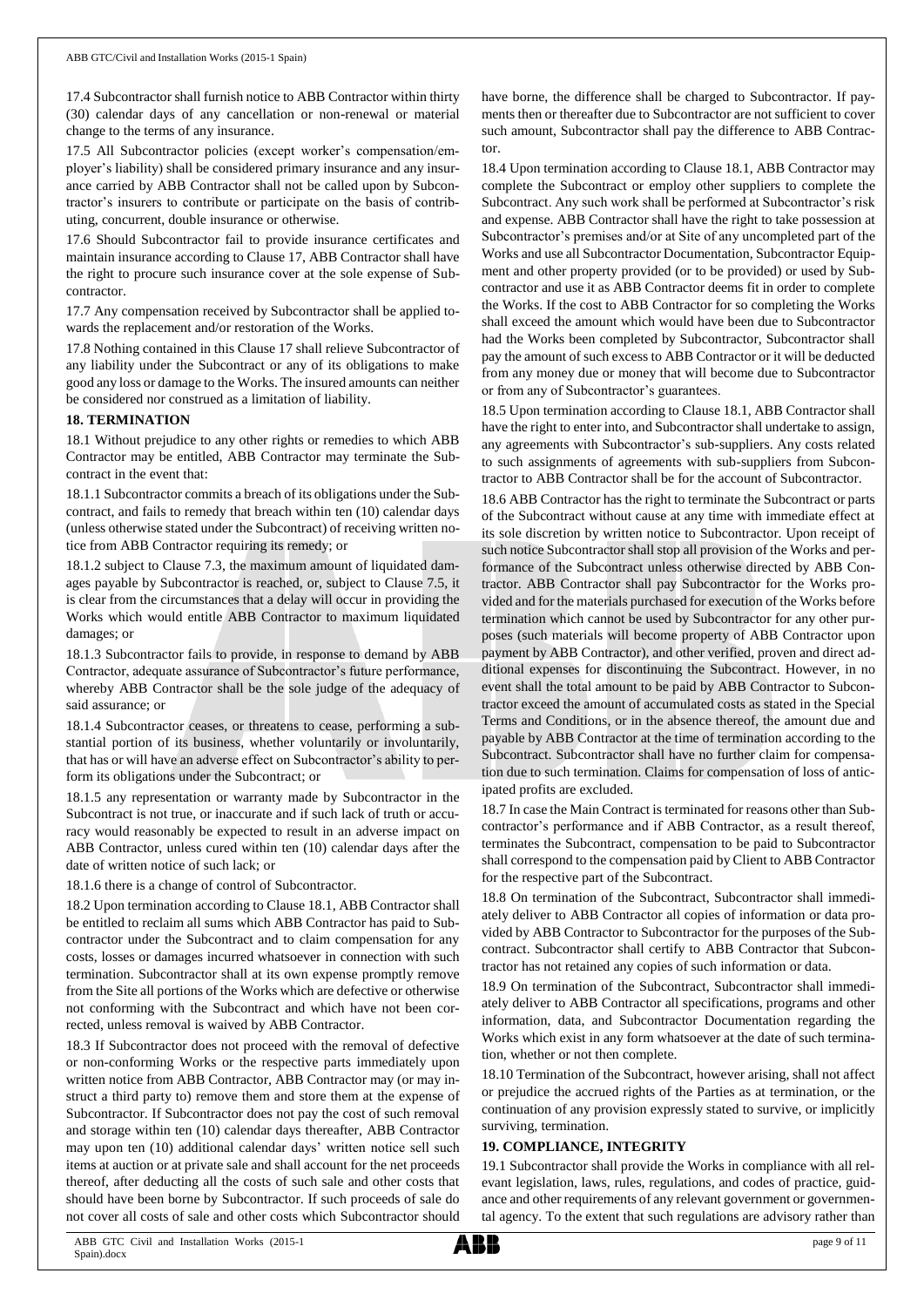mandatory, the standard of compliance to be achieved by Subcontractor shall be in compliance with the generally accepted best practice of the relevant industry.

19.2 Subcontractor must comply with the ABB Lists of Prohibited and Restricted Substances and with the reporting and other requirements regarding Conflict Minerals made available under **[www.abb.com](http://www.abb.com/) – Supplying – Material Compliance** or otherwise and shall provide ABB Contractor with respective documents, certificates and statements if requested. Any statement made by Subcontractor to ABB Contractor (whether directly or indirectly, e. g. where applicable via the ABB Supplier Registration and Pre-Qualification System) with regard to materials used for or in connection with the Works will be deemed to be a representation under the Subcontract.

19.3 Subcontractor represents and warrants that it is knowledgeable with, and is and will remain in full compliance with all applicable trade and customs laws, regulations, instructions, and policies, including, but not limited to, securing all necessary clearance requirements, proofs of origin, export and import licenses and exemptions from, and making all proper filings with appropriate governmental bodies and/or disclosures relating to the provision of services, the release or transfer of goods, hardware, software and technology to non U.S. nationals in the U.S., or outside the U.S., the release or transfer of technology and software having U.S. content or derived from U.S. origin software or technology.

19.4 No material or equipment included in or used for the Works shall originate from any company or country listed in any relevant embargo issued by the authority in the country where the Works shall be used or an authority otherwise having influence over the equipment and material forming part of the Works. If any of the Works are or will be subject to export restrictions, it is Subcontractor's responsibility to promptly inform ABB Contractor in writing of the particulars of such restrictions.

19.5 Both Parties warrant that each will not, directly or indirectly, and that each has no knowledge that the other Party or any third parties will, directly or indirectly, make any payment, gift or other commitment to its customers, to government officials or to agents, directors and employees of each Party, or any other party in a manner contrary to applicable laws (including but not limited to the U. S. Foreign Corrupt Practices Act and, where applicable, legislation enacted by member states and signatories implementing the OECD Convention Combating Bribery of Foreign Officials), and shall comply with all relevant laws, regulations, ordinances and rules regarding bribery and corruption. Nothing in the Subcontract shall render either Party or any of its Affiliates liable to reimburse the other for any such consideration given or promised.

19.6 Subcontractor herewith acknowledges and confirms that Subcontractor has received a copy of ABB's Code of Conduct and ABB's Supplier Code of Conduct or has been provided information on how to access both ABB Codes of Conduct online under **[www.abb.com/Integ](http://www.abb.com/Integrity)[rity](http://www.abb.com/Integrity)**. Subcontractor is obliged and agrees to perform its contractual obligations in accordance with both ABB Codes of Conduct, including but without limitation to all employment, health, safety and environmental requirements specified therein and under [www.abb.es](http://www.abb.es/) - ABB en España – Portal de Proveedores.

19.7 Any violation of an obligation contained in this Clause 19 shall be a material breach of the Subcontract. Either Party's material breach shall entitle the other Party to terminate the Subcontract with immediate effect and without prejudice to any further right or remedies under such Subcontract or applicable law.

19.8 Notwithstanding anything to the contrary contained in the Subcontract, Subcontractor shall, without any limitations, indemnify and hold harmless ABB Contractor from and against any liabilities, claim, proceeding, action, fine, loss, cost or damages arising out of or relating to any such violation of the above mentioned obligations and the termination of the Subcontract, or arising from export restrictions concealed by Subcontractor. With respect to export restrictions solely attributable to ABB Contractor's use of the Works, the now said commitment shall only apply to the extent Subcontractor has knowledge of or reasonably should have been aware of such use.

## **20. ASSIGNMENT AND SUBCONTRACTING**

20.1 Subcontractor shall neither novate nor assign, subcontract, transfer, nor encumber the Subcontract nor any parts thereof (including any monetary receivables from ABB Contractor) without prior written approval of ABB Contractor.

20.2 ABB Contractor may at any time assign, novate, encumber, subcontract or deal in any other manner with all or any of its rights or obligations under the Subcontract.

## **21. NOTICES AND COMMUNICATION**

21.1 Any notice shall (unless otherwise agreed upon) be given in the language of the Subcontract by sending the same by registered mail, courier, fax or by e-mail to the address of the relevant Party as stated in the Subcontract or to such other address as such Party may have notified in writing to the other for such purposes. E-mail and fax notices expressly require written confirmation issued by the receiving Party. Electronic read receipts may not under any circumstances be deemed as confirmation of notice. Electronic signatures shall not be valid, unless expressly agreed in writing by duly authorised representatives of the Parties.

21.2 ABB Contractor's and Subcontractor's representatives shall have weekly meetings at Site starting in the first week of execution of the Works at Site, or whenever requested by ABB Contractor, to discuss matters relating to the provision of the Works. Subcontractor is responsible to ensure that its representatives attending such meetings are fully competent and authorised to discuss and decide the respective matters relating to the provision of the Works, and have available all information and documents which may be required. ABB Contractor's representative shall prepare minutes for every meeting, the respective draft minutes shall be submitted to Subcontractor's representative for comments and approval by signing. Subcontractor's representative shall reply to the draft minutes within seventy-two (72) hours of receipt. If Subcontractor's representative does not reply or replies later, the draft minutes sent to Subcontractor's representative shall be regarded approved by Subcontractor and final.

# **22. WAIVERS**

Failure to enforce or exercise, at any time or for any period, any term of the applicable ABB GTC/Civil and Installation Works or the Subcontract does not constitute, and shall not be construed as, a waiver of such term and shall not affect the right later to enforce such term or any other term herein contained.

# **23. GOVERNING LAW AND DISPUTE SETTLEMENT**

23.1 The Subcontract shall be governed by and construed in accordance with the laws of the country (and/or the state, as applicable) of ABB Contractor's legal registration, however under exclusion of its conflict of law rules and the United Nations Convention on International Sale of Goods.

23.2 For domestic dispute resolution matters, whereby ABB Contractor and Subcontractor are registered in the same country, any dispute or difference arising out of or in connection with the Subcontract, including any question regarding its existence, validity or termination or the legal relationships established by the Subcontract, which cannot be settled amicably or by mediation, shall be submitted to the jurisdiction of the competent courts at the place of ABB Contractor's registration, unless other courts or arbitration are agreed in writing between the Parties. 23.3 For cross border dispute resolution matters, whereby ABB Contractor and Subcontractor are registered in different countries, unless agreed otherwise in writing between the Parties, any dispute or difference arising out of or in connection with the Subcontract, including any question regarding its existence, validity or termination or the legal re-